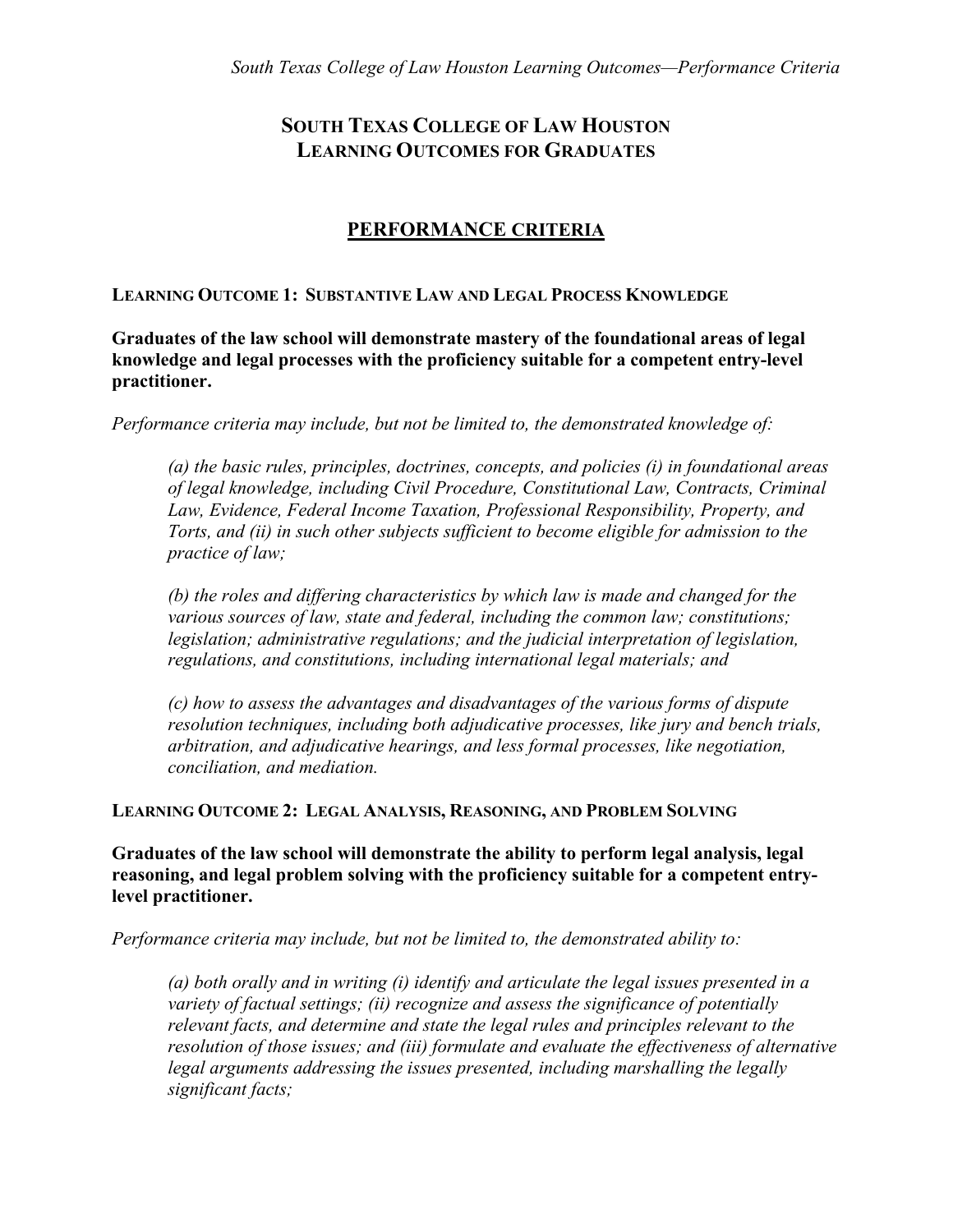*(b) both orally and in writing (i) analyze and interpret the legal rules and principles contained in judicial opinions, statutes, administrative regulations, and other legal authorities; (ii) explain the public policies underlying those rule and principles; and (iii) where appropriate, construct plausible alternative interpretations of the legal authorities; and*

*(c) assist in solving a client's legal problem or accomplishing a client's legal objective by virtue of being able to (i) identify the client's problem; (ii) evaluate the advantages and disadvantages of competing alternative solutions; and (iii) formulate and implement a plan of action.*

## **LEARNING OUTCOME 3: LEGAL RESEARCH**

**Graduates of the law school will be able independently to conduct effective legal research with the proficiency suitable for a competent entry-level practitioner.**

*Performance criteria may include, but not be limited to, the demonstrated ability to:*

*(a) develop and implement an efficient and comprehensive research plan;*

*(b) locate, retrieve, organize, analyze, and evaluate appropriate legal, factual, and policy source material in both written and digital formats; and* 

*(c) differentiate and assess the types and relevance of legal authorities.*

**LEARNING OUTCOME 4: OTHER PROFESSIONAL SKILL, INCLUDING EFFECTIVE COMMUNICATION**

**Graduates of the law school will be able to perform such other professional skills as are appropriate for a new lawyer in their chosen areas of specialization with proficiency appropriate for a competent entry-level practitioner.**

*Performance criteria may include, but not be limited to, the demonstrated ability to:*

*(a) both orally and in writing, communicate effectively by organizing and delivering appropriate, cogent, and persuasive communications for both legal and non-legal audiences;*

*(b) engage effectively in client interviewing and counseling, negotiation, factual investigation and analysis, trial advocacy, conflict resolution, and cultural competency; and*